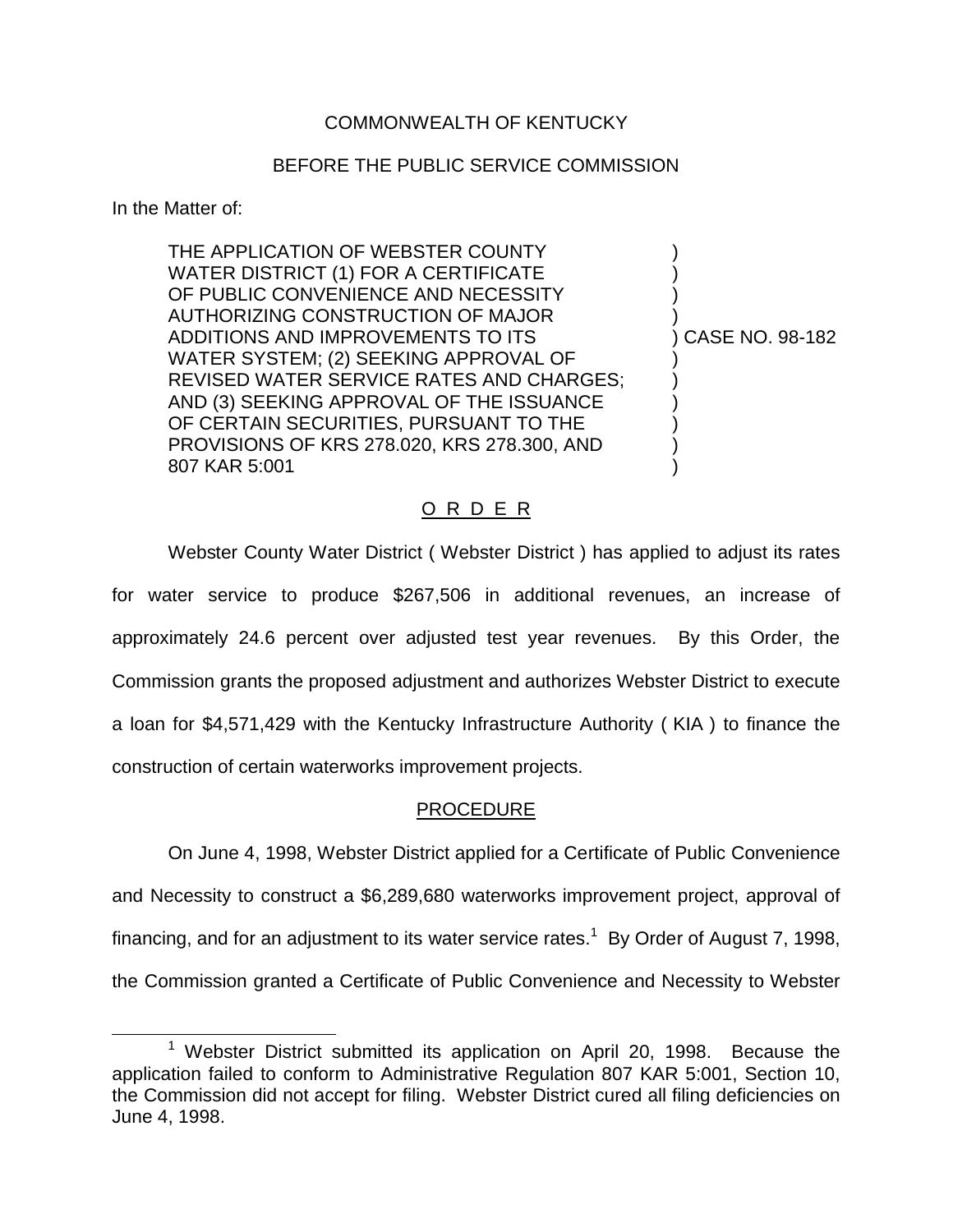District to construct its proposed Raw Water Intake Structure.<sup>2</sup> By Order of October 13, 1998, the Commission granted a Certificate of Public Convenience and Necessity to Webster District to construct its proposed Raw Water Transmission Line and perform its Water Treatment Plant Expansion and Renovation.<sup>3</sup>

During the pendency of Webster District s application, Commission Staff performed a limited financial review of the water utility s operations for the 12-month period ending December 31, 1997. Upon completion of this review, Commission Staff prepared a report of its findings and recommendations. The Commission served a copy of this report on all parties and directed that the parties comment upon the report. Both Webster District and the Attorney General<sup>4</sup> have submitted comments upon the report.

Following the issuance of the report and submission of comments, Webster District moved to amend its application to reflect changes in its plan of financing and to propose rates that conform to Commission Staff s revenue requirement recommendations. On March 29, 1999, the parties submitted stipulations in which they agreed upon a proposed rate structure. Both parties have waived their right to a hearing in this matter and request that the matter be submitted for decision based upon the existing record.

 $2$  The proposed Raw Water Intake Structure has an estimated cost of \$877,877.

<sup>&</sup>lt;sup>3</sup> Total estimated cost of these projects is \$6,289,680.

<sup>4</sup> On June 3, 1998, the Commission granted the Attorney General s motion for intervention. He is only party who has formally intervened in these proceedings.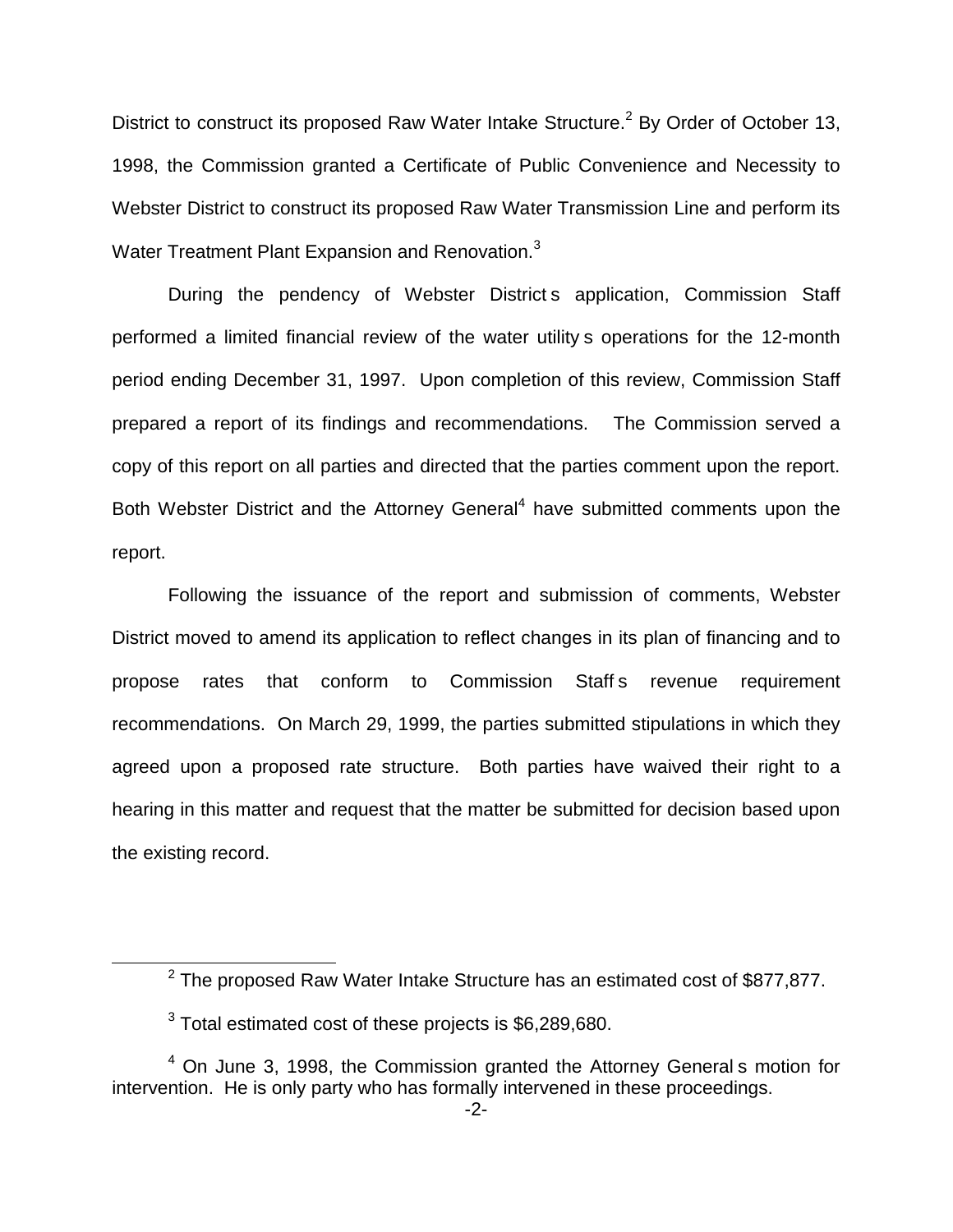#### PROPOSED FINANCING

In its original application, Webster District sought Commission approval of the issuance of 4 million dollars of bond anticipation notes. Webster District intended to issue these notes in conjunction with its receipt of a 2 million dollar grant from the Local Government Economic Development Fund and use of \$289,680 in reserve funds to finance its proposed waterworks improvements. Webster District has since amended its application and now seeks authority to enter into a 30-year loan agreement with KIA for \$4,571,429 at an expected interest rate of 5.5 percent. All proceeds from this loan will be used to finance its approved waterworks improvement projects. The Attorney General supports Webster District s request for authorization.

#### REVENUE REQUIREMENTS

In its report, Commission Staff found that Webster District s annual operating expenses (including depreciation), based upon adjusted test year operations, were \$1,118,451. Commission Staff further found that, based upon debt service coverage requirements contained in Webster District s current and proposed debt instruments, a reasonable revenue requirement ranges from \$1,293,578 to \$1,734,237. This range reflects consideration of depreciation expense. Webster District s current and proposed debt instruments do not consider depreciation expense in the determination of minimum revenue requirements. Kentucky courts, however, have recognized the need for recovery of that expense. See, e.g., Public Service Commission v. Dewitt Water District, Ky., 720 S.W.2d 725 (1986).

In its amended application, Webster District proposes rates that will generate revenues of \$1,355,246. Webster District and the Attorney General stipulated that such

-3-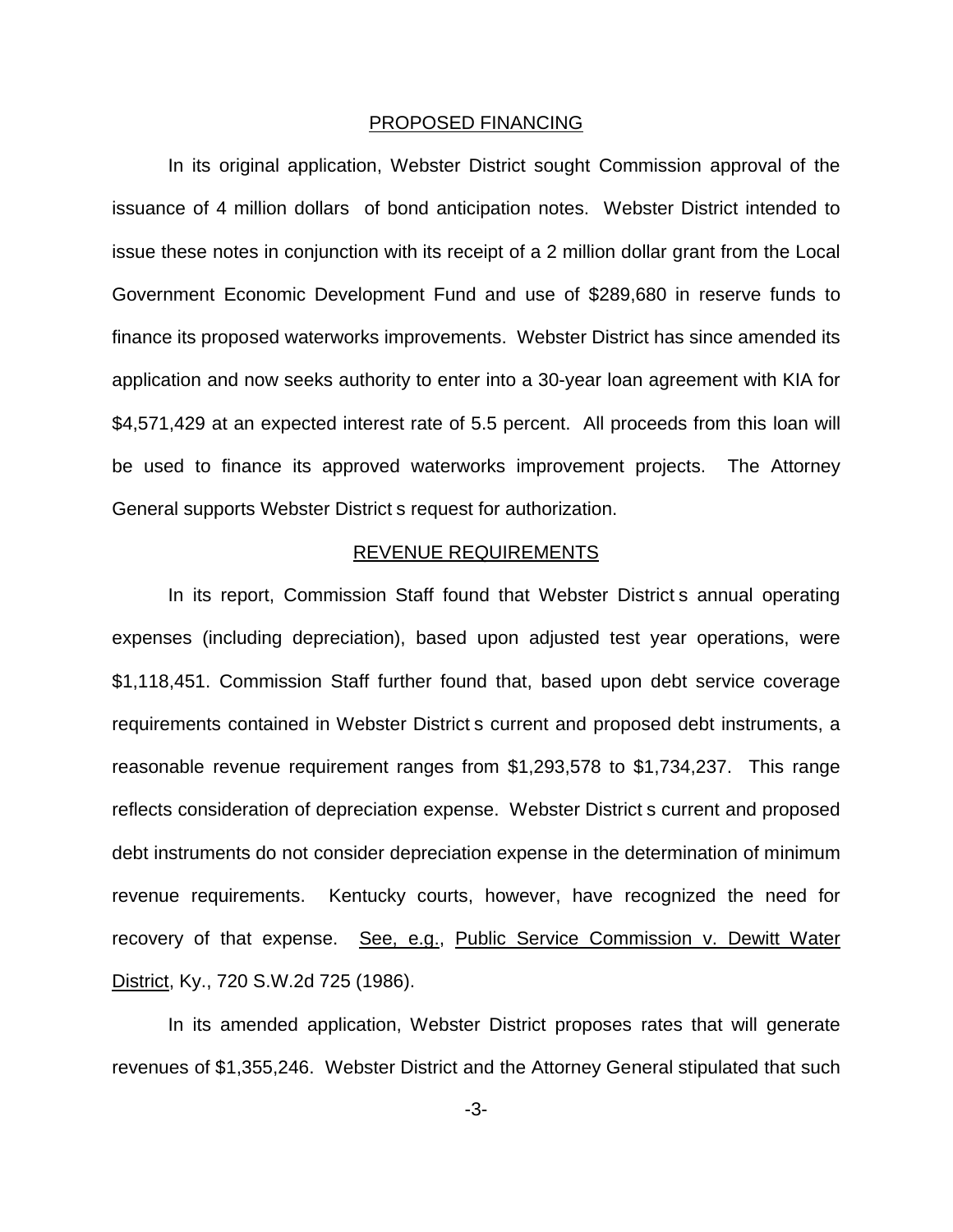a revenue level is reasonable. In their stipulations, both appear to endorse Commission Staff s findings regarding a range of revenue which, given Webster District s adjusted test year operations, is reasonable.

Having considered the evidence of record, the Commission adopts Commission Staff s findings regarding Webster District s test year operations. We further find that, given Webster District s adjusted test year operations and its debt service obligations, a reasonable revenue requirement ranges from \$1,293,578 to \$1,734,237. Webster District s proposed adjustment falls within this range.

#### RATE DESIGN

Webster District's current retail rate design is a 4-step declining block schedule, with usage allowances of 2,000 gallons, 4,000 gallons, 94,000 gallons and an over 100,000 gallon increment. Webster District has a single wholesale rate. In its amended application, Webster District proposes to retain its existing declining block structure for retail customers, but to spread the proposed increase in a manner that would fall more heavily on larger users. It proposes to increase its wholesale rate by approximately 34.5 percent. The Attorney General supports this proposal and has stipulated that the proposed rate structure is reasonable.

As part of its limited review, Commission Staff prepared a cost-of-service study of Webster District s operations.<sup>5</sup> This study revealed that the rates of lower usage customers are failing to produce sufficient revenues to cover the cost of service.

<sup>&</sup>lt;sup>5</sup> This study is the first performed in regard to Webster District. No cost-ofservice study was used to develop Webster District s present rate structure.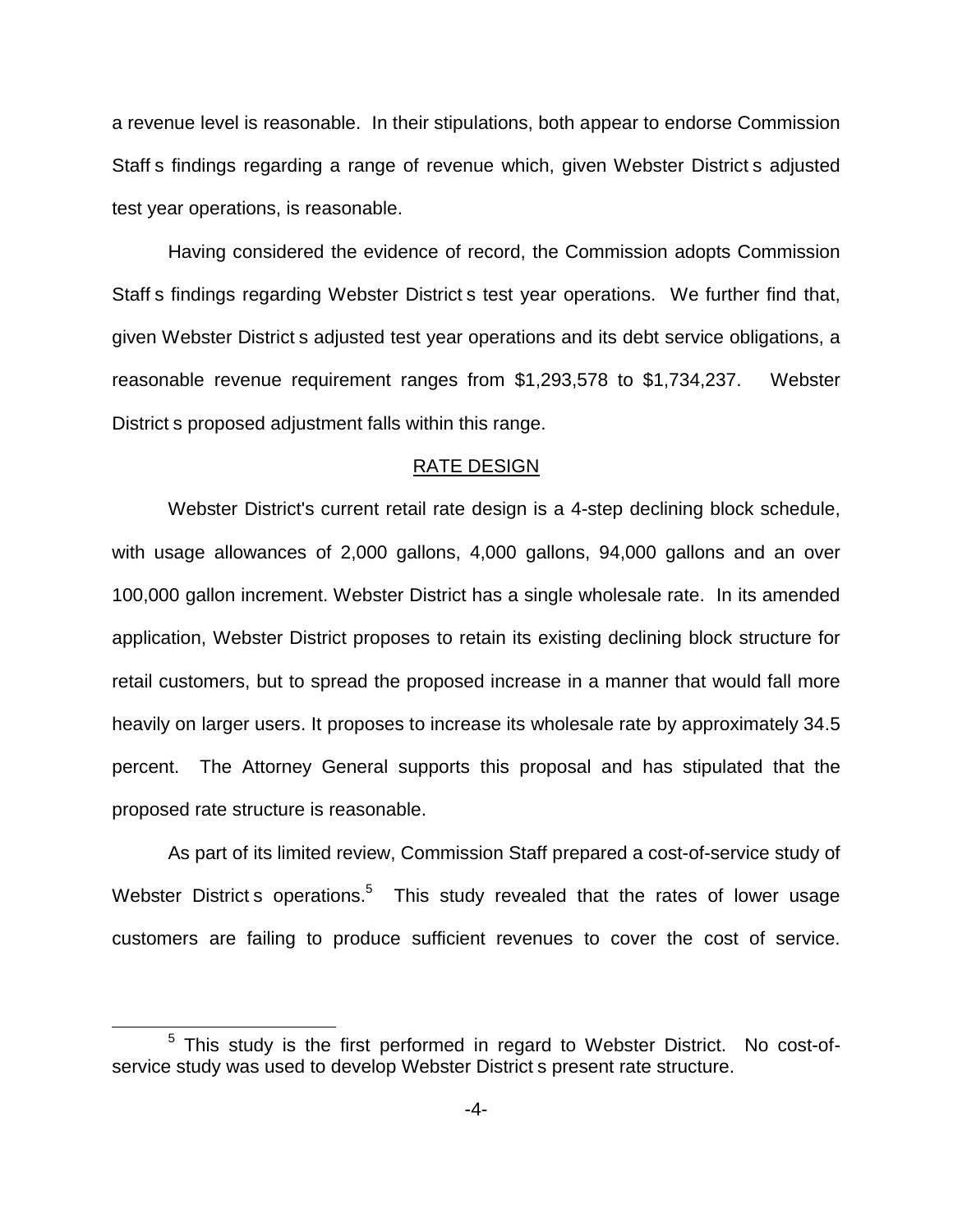Commission Staff recommended significant changes in Webster District s current rate structure to remedy this condition.

Webster District s proposed rates do not remedy the conditions that the cost-ofservice study reveal. While Webster District and the Attorney General have accepted the study s conclusions regarding Webster District s wholesale rates, their proposed rates do not accurately reflect the cost of service. Webster District argues that the proposed rates will avoid rate shock and will not place an undue burden upon any customer class. It further argues that the proposed rates are a first step toward implementing cost-based rates.

While the Commission prefers rates that are cost-based, it will accept Webster District s proposed rates as a first step toward such rates. The Commission, however, believes that the proposed rate structure is reasonable only as an interim measure. The Commission places Webster District on notice that in its next rate case proceeding a cost-of-service study will be required and that additional changes to its rate structure should be expected.

#### **CONCLUSION**

Having considered the evidence of record and being otherwise sufficiently advised, the Commission finds that:

1. Webster District s adjusted operating revenues for the test year period (January 1, 1997 to December 31, 1997) are \$1,087,740.

2. Webster District s adjusted test year operating expenses are \$1,118,451. This amount includes depreciation on existing facilities and the proposed waterworks

-5-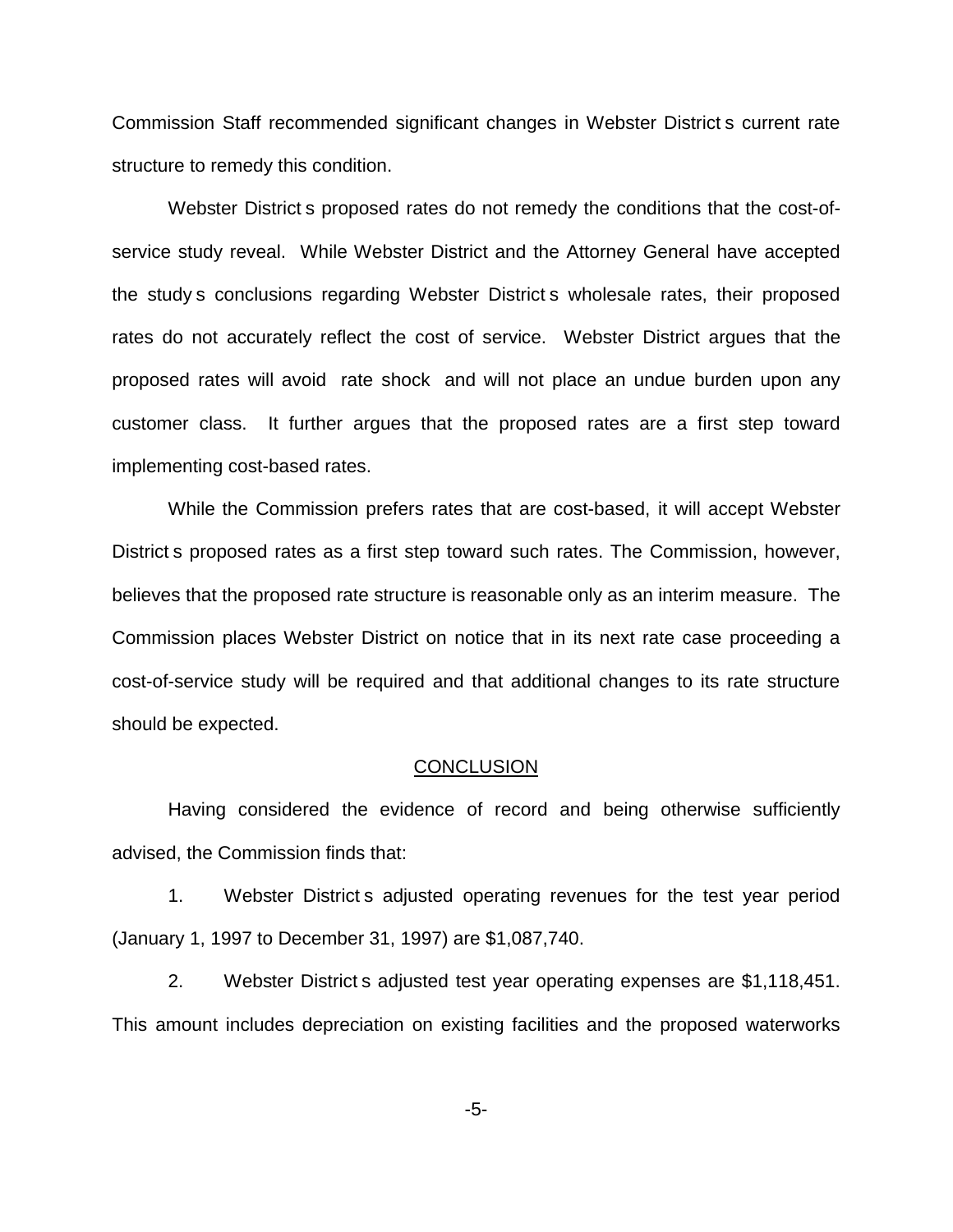improvement projects for which the Commission has issued a Certificate of Public Convenience.

3. A detailed breakdown of Webster District s adjusted test year operating revenues and operating expenses is set forth in Appendix A.

4. Rates that generate total annual revenues of \$1,293,578 would permit Webster District to meet its adjusted test year operating expenses (excluding depreciation expense) and the minimum debt service requirements of its existing and proposed long-term debt instruments.

5. Rates that generate total annual revenues of \$1,734,237 would permit Webster District to meet its adjusted test year operating expenses, including depreciation expense, and the minimum debt service requirements of its existing and proposed long-term debt instruments.

6. None of Webster District s current or proposed debt instruments require Webster District s rates to generate revenues in excess of its actual operating expenses, exclusive of depreciation expense, and the minimum debt service requirements of its existing and proposed long-term debt instruments.

7. Webster District s proposed rates, which are set forth in Appendix B, will produce annual revenues of \$1,355,246 based upon adjusted test year sales.

8. Webster District s proposed rates do not fully reflect the cost of providing water service to low usage customers, but represent a first step toward the establishment of cost-based rates for Webster District. To ensure an equitable and fair allocation of costs for all customers, additional changes to Webster District s rate design will be necessary in future rate case proceedings.

-6-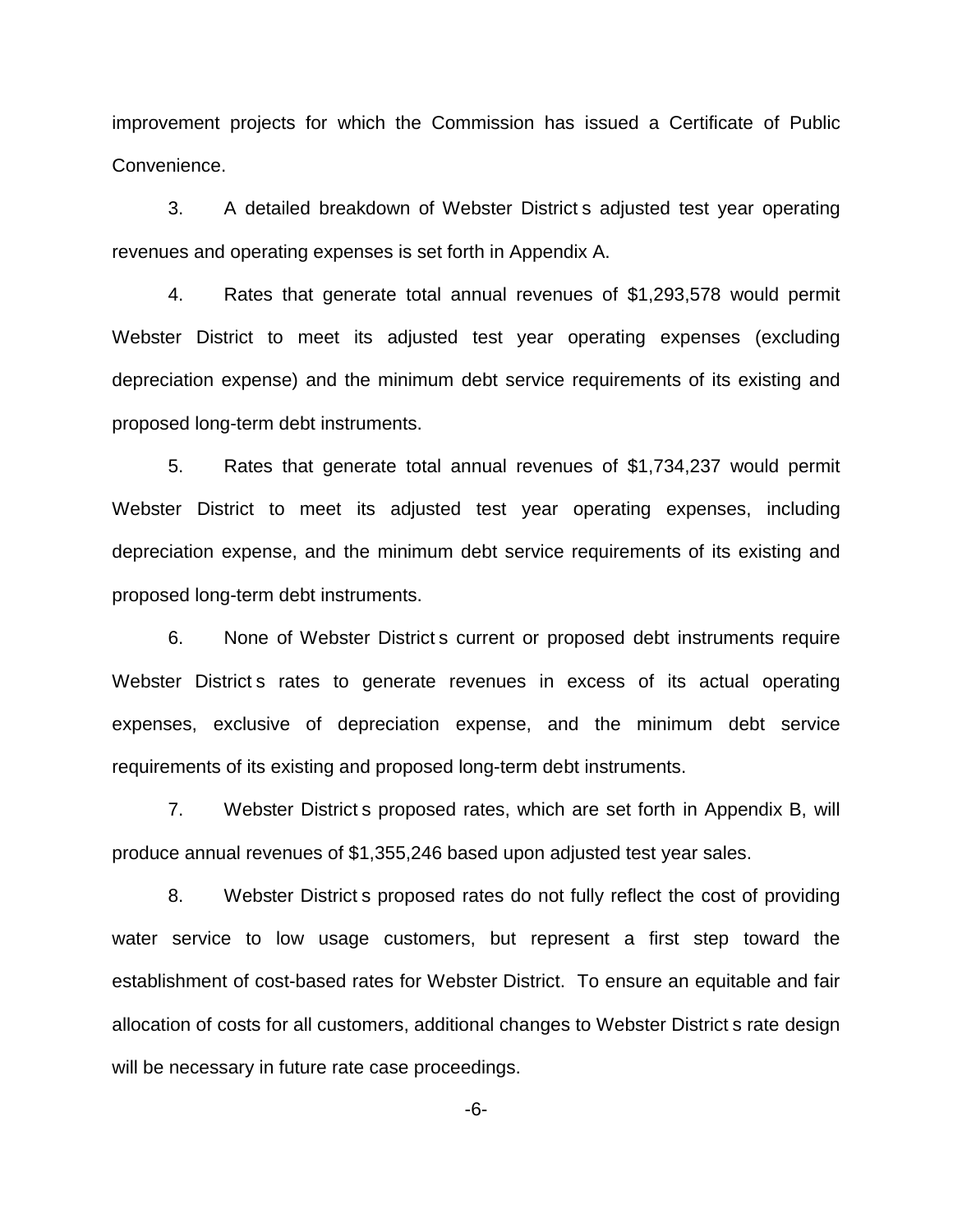9. Webster District proposes to enter into a loan agreement with KIA in the principal amount not to exceed \$4,571,429 at an interest rate not to exceed 5.5 percent for the purpose of financing waterworks improvement projects. The Commission has granted a Certificate of Public Convenience and Necessity for the construction of these projects.

10. The proposed loan agreement with KIA is for the lawful objects within Webster District s corporate purposes, is necessary and appropriate for and consistent with the proper performance by Webster District of its service to the public, and will not impair its ability to perform that service.

IT IS THEREFORE ORDERED that:

1. Webster District s Motion to Amend Application is granted.

2. Webster District is authorized to enter into the proposed loan agreement with KIA in the principal amount not to exceed \$4,571,429 at an interest rate not to exceed 5.5 percent. The proceeds of this issuance shall be used only for the lawful purposes specified in Webster District s amended application.

3. The rates set forth in Appendix A are approved for service rendered by Webster District on and after the date of this Order.

4. Within 30 days of the date of this Order, Webster District shall file revised tariff sheets reflecting the rates approved herein.

5. Within 3 years of the date of this Order, Commission Staff shall perform a limited financial review of Webster District s operations, and prepare a written report of its findings and recommendations. This report shall include a cost-of-service study.

-7-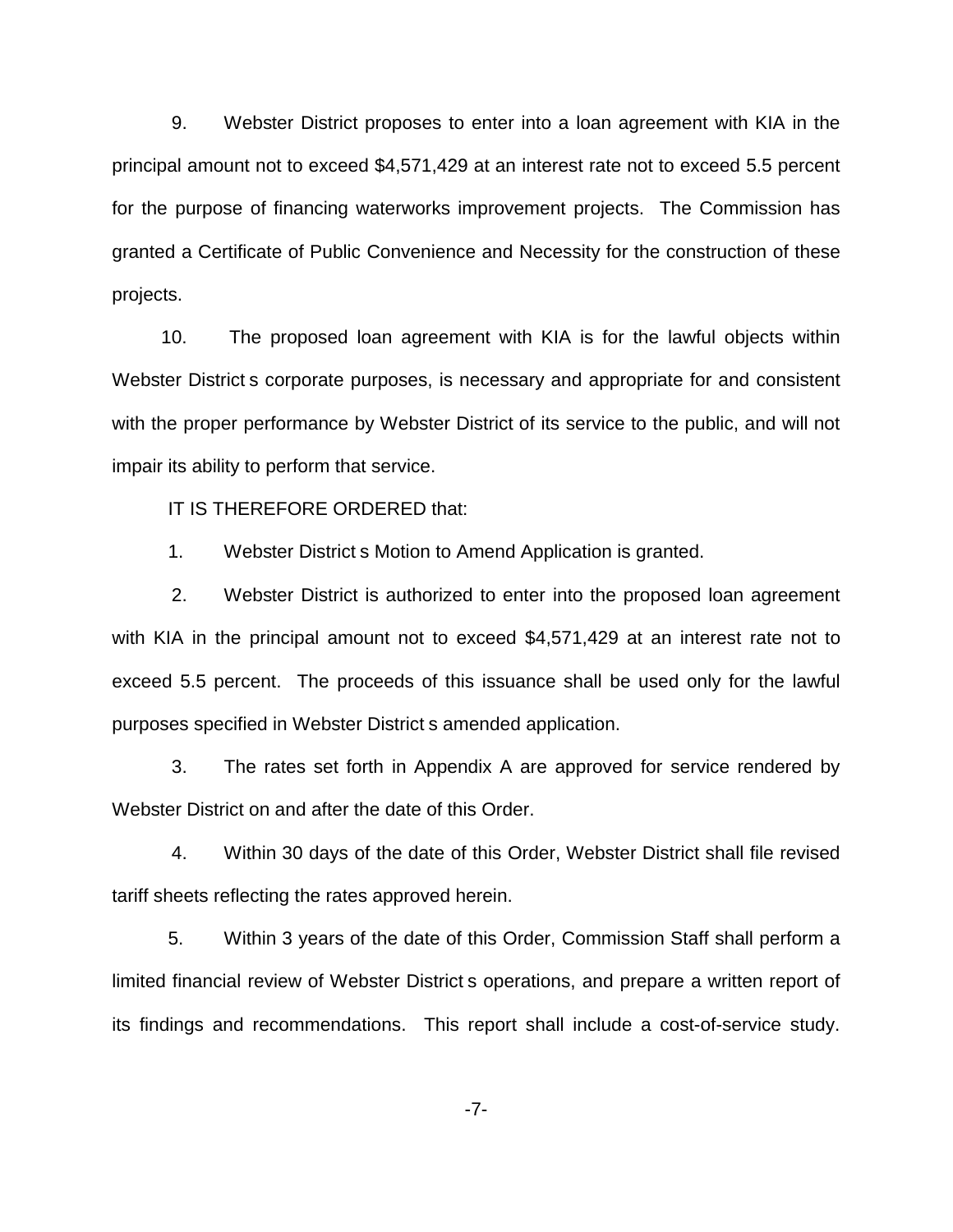Upon completion of the report, Commission Staff shall serve Webster District and the Attorney General with a copy.

6. Webster District shall cooperate fully with Commission Staff in the performance of the limited financial review, to make available for inspection all books, accounts, papers and records, and to provide at its own expense any copies of such documents which the Commission Staff may reasonably require to perform the review.

7. All Commission Staff recommendations not specifically addressed herein are denied.

Nothing contained herein shall be deemed a warranty or finding of value of securities or financing authorized herein on the part of the Commonwealth of Kentucky or any agency thereof.

Done at Frankfort, Kentucky, this 1<sup>st</sup> day of April, 1999.

By the Commission

ATTEST:

Executive Director

\_\_\_\_\_\_\_\_\_\_\_\_\_\_\_\_\_\_\_\_\_\_\_\_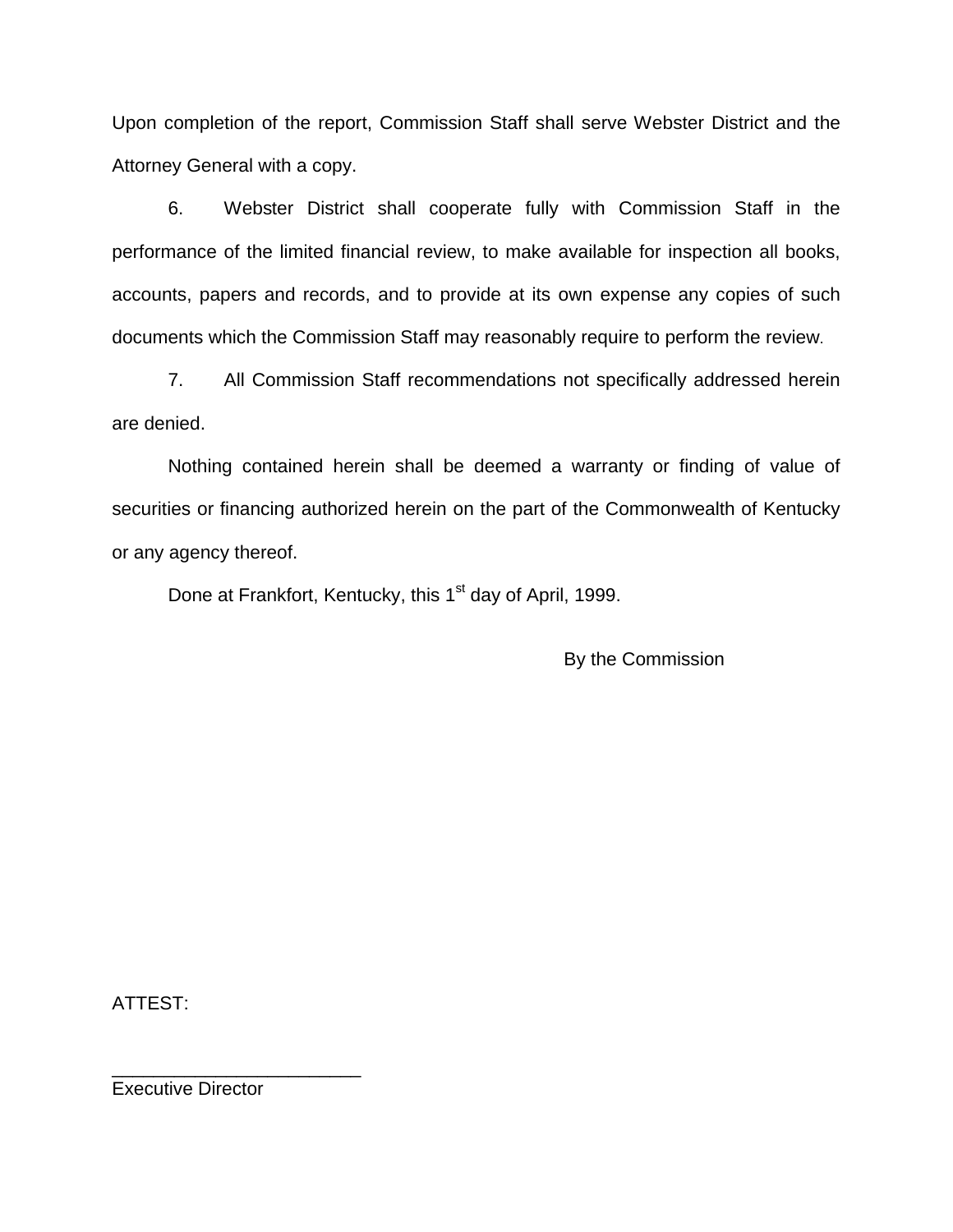# APPENDIX A

# APPENDIX TO AN ORDER OF THE KENTUCKY PUBLIC SERVICE COMMISSION IN CASE NO. 98-182 DATED APRIL 1, 1999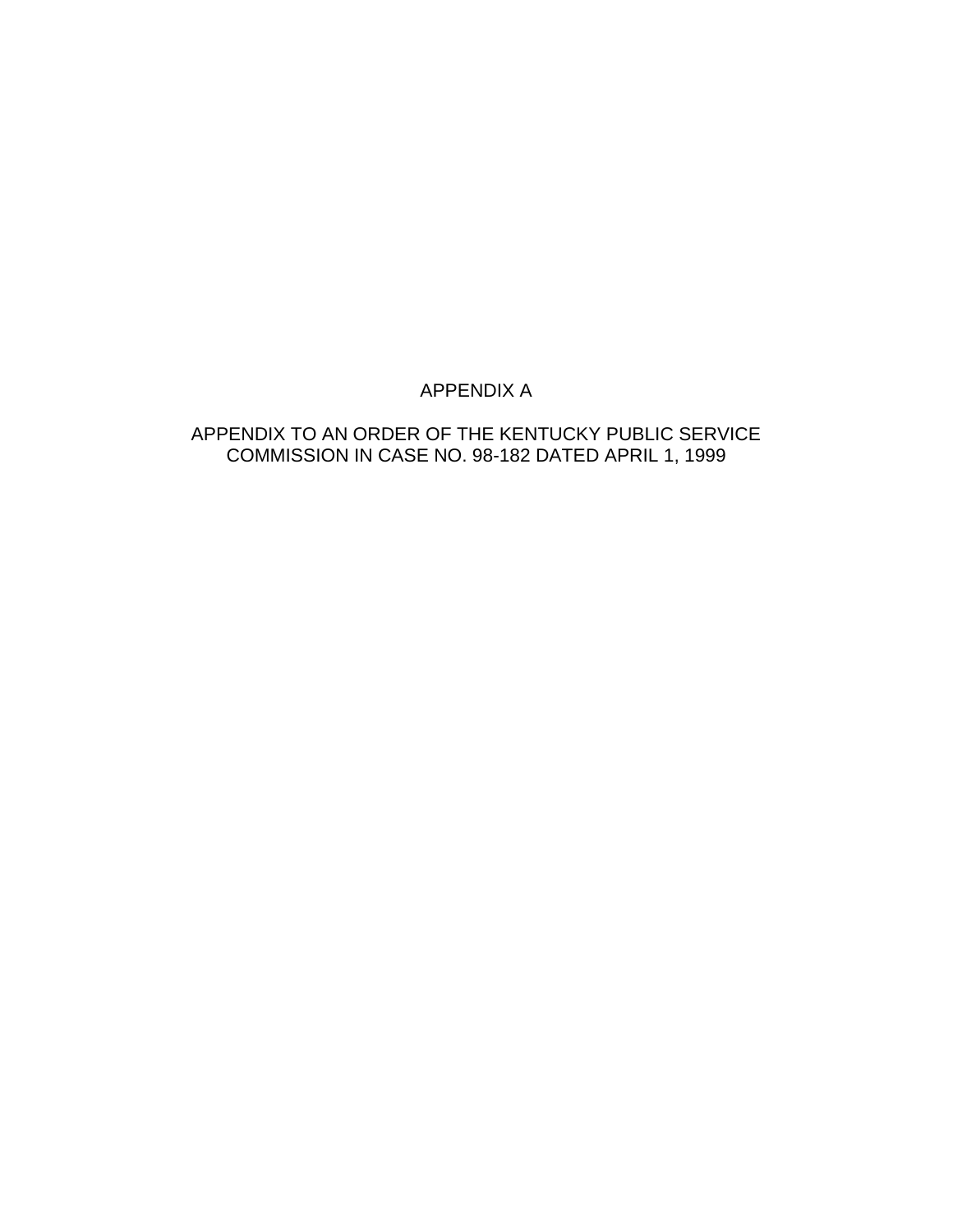#### STAFF'S RECOMMENDED OPERATIONS

|                                         | Actual           |                       | Staff Adjusted   |
|-----------------------------------------|------------------|-----------------------|------------------|
|                                         | <b>Test Year</b> |                       | <b>Test Year</b> |
|                                         | Operations       | Adjustments           | Operations       |
| <b>Operating Revenues:</b>              |                  |                       |                  |
| <b>Retail Water Sales</b>               | \$<br>823,551    | \$<br>$(1,095)$ \$    | 822,456          |
| Sales for Resale                        | 246,815          |                       | 246,815          |
| <b>Other Operating Revenue</b>          | 17,624           | 845                   | 18,469           |
| <b>Total Operating Revenues</b>         | \$<br>1,087,990  | \$<br>$(250)$ \$      | 1,087,740        |
| <b>Operating Expenses:</b>              |                  |                       |                  |
| Salaries & Wages - Employees            | 253,995          | 27,766                | 281,761          |
| Salaries & Wages - Officers             | 12,000           |                       | 12,000           |
| <b>Employee Pensions &amp; Benefits</b> | 66,773           | 5,636                 | 72,409           |
| <b>Purchased Power</b>                  | 78,414           |                       | 78,414           |
| Chemicals                               | 70,386           |                       | 70,386           |
| Materials & Supplies                    | 58,214           |                       | 58,214           |
| Contr. Svcs. - Accounting               | 8,300            |                       | 8,300            |
| Contr. Svcs. - Legal                    | 6,129            | (3, 129)              | 3,000            |
| Rental of Equipment                     | 2,086            | (2,086)               |                  |
| <b>Transportation Expenses</b>          | 10,711           |                       | 10,711           |
| Insurance - Gen'l Liability             | 13,561           | 7,717                 | 21,278           |
| Insurance - Worker's Comp.              | 8,000            | (36)                  | 7,964            |
| Insurance - Other                       | 432              |                       | 432              |
| <b>Advertising Expense</b>              | 766              | (766)                 |                  |
| Amort. - Rate Case Expense              |                  | 3,333                 | 3,333            |
| Amort. - Non-Recurring Expenses         |                  | 1,738                 | 1,738            |
| Regulatory Comm. Expense                |                  | 1,989                 | 1,989            |
| <b>Bad Debt Expense</b>                 | 580              |                       | 580              |
| Miscellaneous Expense                   | 24,200           |                       | 24,200           |
| Total Oper. And Maint. Expenses         | \$<br>614,547    | \$<br>42,162          | \$<br>656,709    |
| <b>Depreciation Expense</b>             | 257,637          | 183,022               | 440,659          |
| Taxes Other Than Income                 | 23,110           | (2,027)               | 21,083           |
| <b>Total Operating Expenses</b>         | \$<br>895,294    | \$<br>223,157         | \$<br>1,118,451  |
| Net Operating Income                    | \$<br>192,696    | \$<br>$(223, 407)$ \$ | (30, 711)        |
| Other Income (Expense):                 |                  |                       |                  |
| Interest Income - Unrestricted          | 43,556           | (43, 556)             |                  |
| Income Available to Service Debt        | \$<br>236,252    | \$<br>$(266, 963)$ \$ | (30, 711)        |